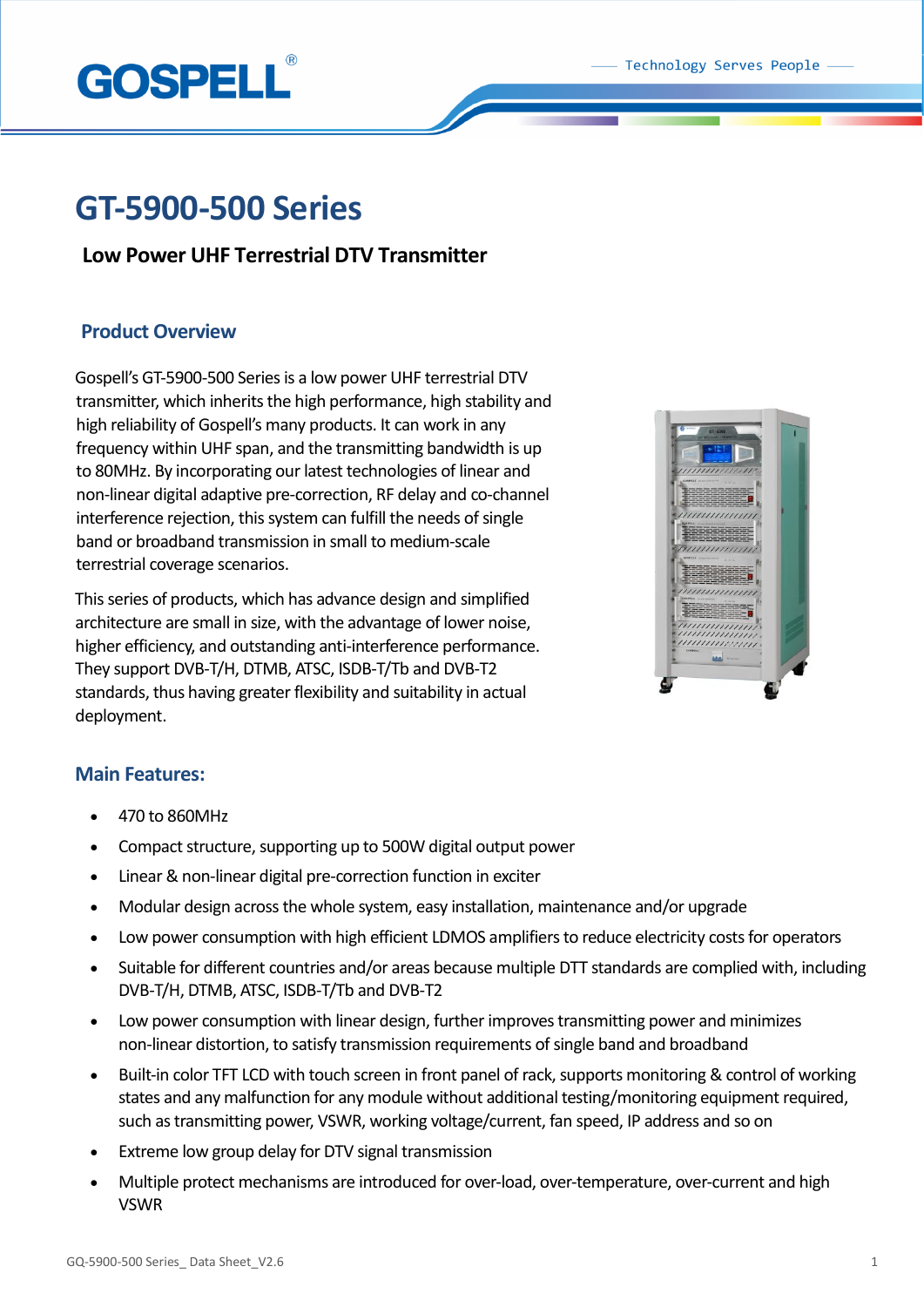

- Large and dynamic Auto Gain Control (AGC) circuit ensures stability of output power
- Suitable for single channel or broadband transmission enabling low-cost DTV network coverage



# **Block Diagram:**



# **Technical Specifications:**

|                                           | <b>Ordering Codes</b>                                                                           |                           | GT-5900-400                                              | GT-5900-500                                             |
|-------------------------------------------|-------------------------------------------------------------------------------------------------|---------------------------|----------------------------------------------------------|---------------------------------------------------------|
| <b>Universal</b><br><b>Specifications</b> | Output Power(RMS) *                                                                             |                           | 400W                                                     | 500W                                                    |
|                                           | <b>Number of Power Amplifiers</b>                                                               |                           | 2 x Power Amplifier Modules                              |                                                         |
|                                           | <b>Frequency Range(FIN)</b>                                                                     |                           | 470 to 860MHz                                            |                                                         |
|                                           | <b>Channel Bandwidth</b>                                                                        |                           | 6MHz, 8MHz                                               |                                                         |
|                                           | <b>Supported Standards</b>                                                                      |                           | DVB-T2, DVB-T/H, DTMB, ATSC, ISDB-T/Tb                   |                                                         |
|                                           | <b>Transmitting Mode</b>                                                                        |                           | Standard: Single band                                    |                                                         |
|                                           |                                                                                                 |                           | Optional: Broadband (maximum 80MHz)                      |                                                         |
|                                           | <b>Supported Network</b>                                                                        |                           | SFN or MFN                                               |                                                         |
|                                           | <b>Cooling Method</b>                                                                           |                           | <b>Forced Air Cooling</b>                                |                                                         |
|                                           | Notes: * The above output powers are calculated per ATSC/DTMB standards under single band mode. |                           |                                                          |                                                         |
| <b>Main</b><br><b>Components</b>          | Preamplifier                                                                                    |                           | 1 x Preamplifier module(3U)                              |                                                         |
|                                           | Exciter (Optional)**                                                                            |                           | 1 x DVB-T2/DTMB Exciter(modulator) (1U)                  |                                                         |
|                                           | <b>Power Splitter and Combiner</b>                                                              |                           | 1 x Distributor & Synthesizer (3U)                       |                                                         |
|                                           | Monitoring and Control Unit                                                                     |                           | 1 x Monitoring control unit(2U) with 7" LCD touch screen |                                                         |
|                                           | <b>Bandpass Filter (Optional)</b>                                                               |                           | Optional Single band or broadband Bandpass filter        |                                                         |
|                                           | Notes: ** Please contact our sales representative for the other exciter/modulator requirements. |                           |                                                          |                                                         |
| <b>Power Supply</b>                       | Power                                                                                           | <b>Three-Phase Option</b> |                                                          | 4 wires (3-phase + neutral), 342-418V AC, 50Hz $\pm$ 5% |
|                                           | Supply                                                                                          | Single-Phase Option       |                                                          | 2 wires, 190-250V AC, 50Hz±5%                           |